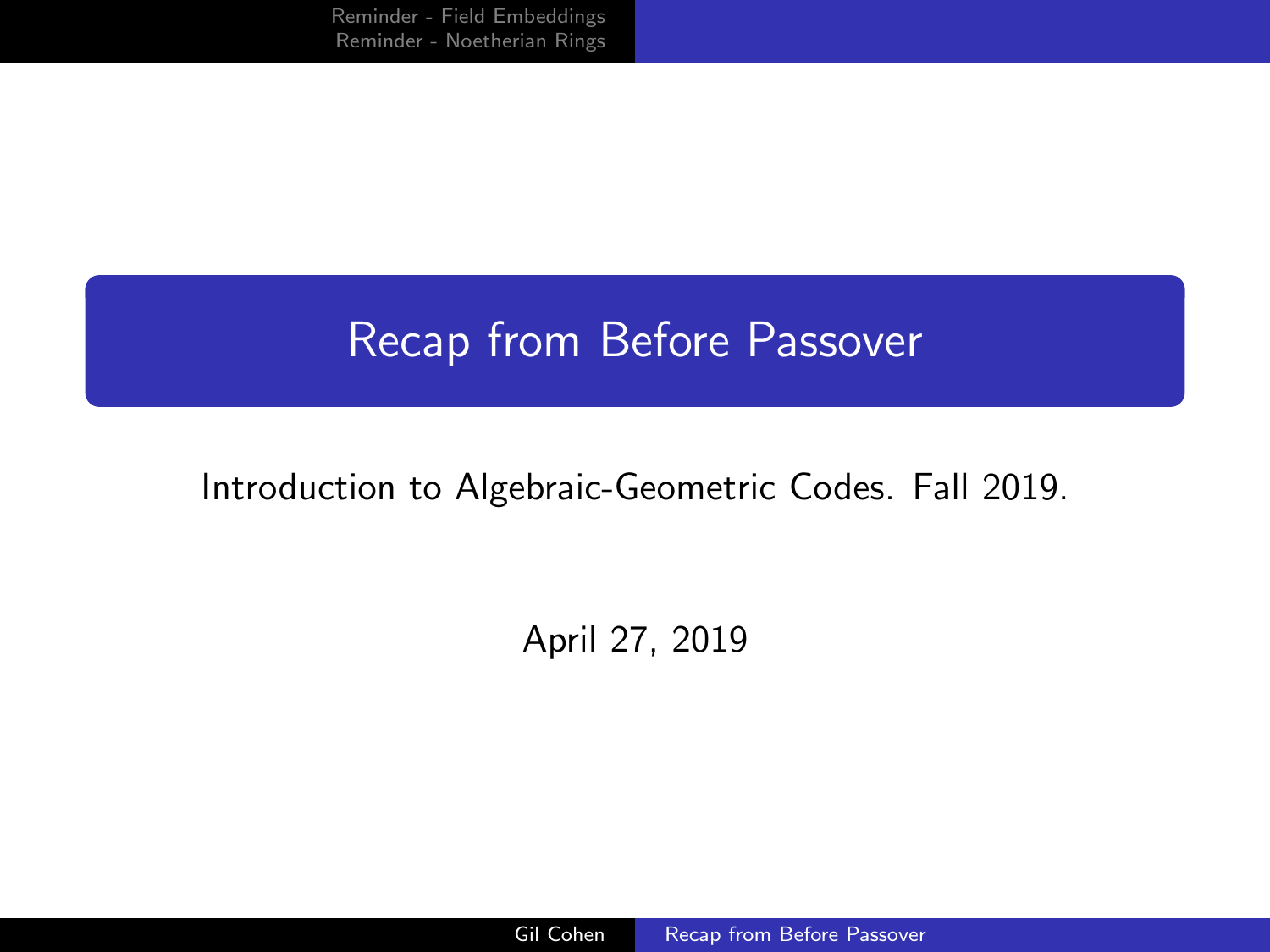<span id="page-1-0"></span>For your convenience, here is a detailed recap of what we did in the last lecture.

### Definition

Let  $K, L$  be fields. An embedding of K in L is a ring homomorphism  $\sigma : K \to L$ .

### Remark

Any embedding is, in fact, a monomorphism  $\sigma : K \hookrightarrow L$ .

### **Definition**

Let  $K, L$  be fields containing a field  $F$ . An embedding of K in L over F is an embedding  $\sigma : K \hookrightarrow L$  such that  $\sigma_{|F} = id_F$ .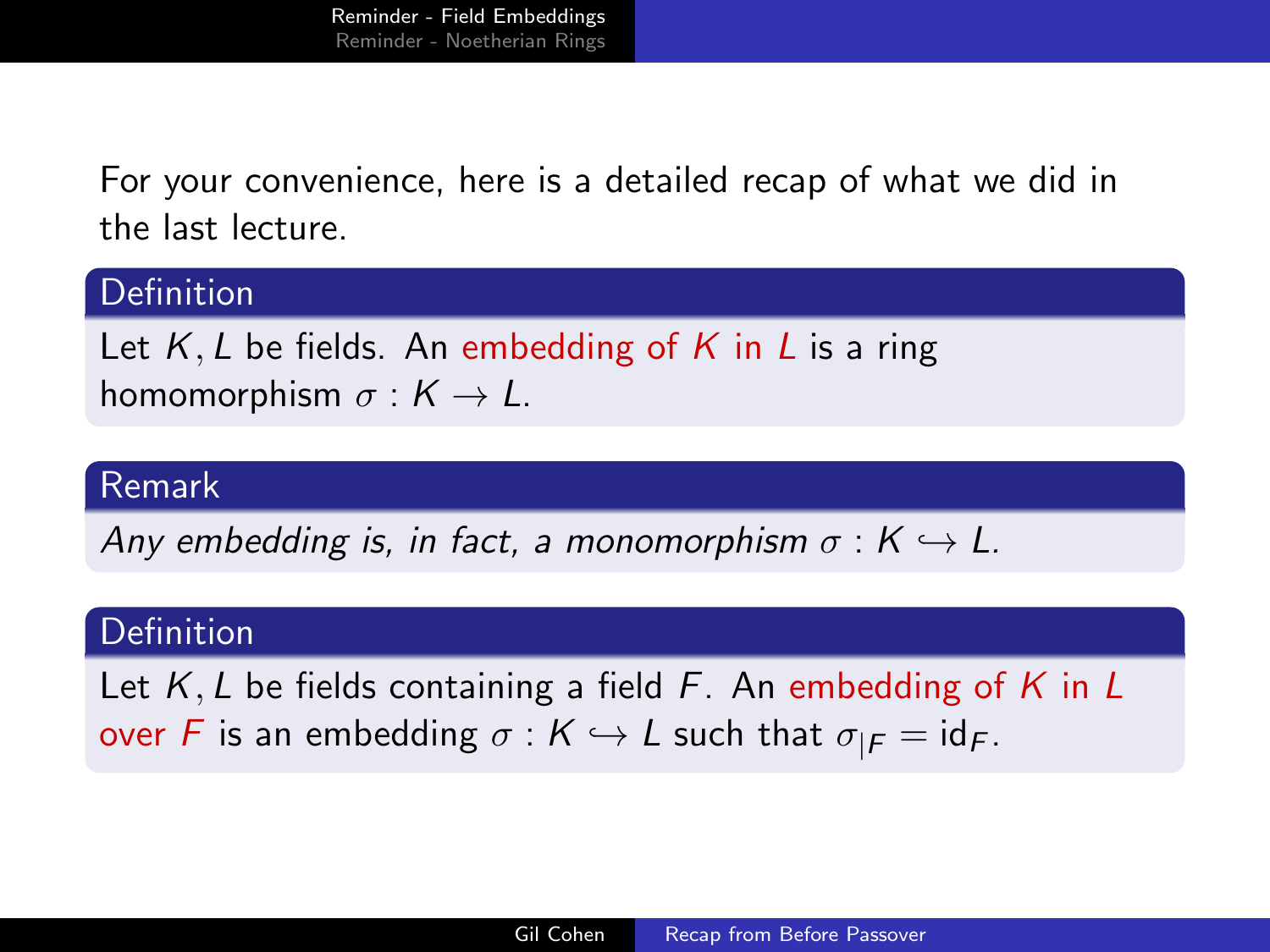### Theorem (Steinitz's Theorem)

Let F be a field and  $\bar{F}$  a fixed choice of an algebraic closure of F. Then, for every algebraic extension  $K/F$  there exists an embedding  $\sigma: K \hookrightarrow \bar{F}$  over F.

### Theorem (Steinitz's Theorem 2.0)

Let F,  $\bar{F}$  as above. Let  $K \subseteq L$  be two algebraic extensions of F. Then, for every embedding  $\sigma : K \hookrightarrow \overline{F}$  over F there exists an embedding  $\tau : L \hookrightarrow \overline{F}$  (over F) such that  $\tau_{|K} = \sigma$ . We call  $\tau$  an extension of  $\sigma$ .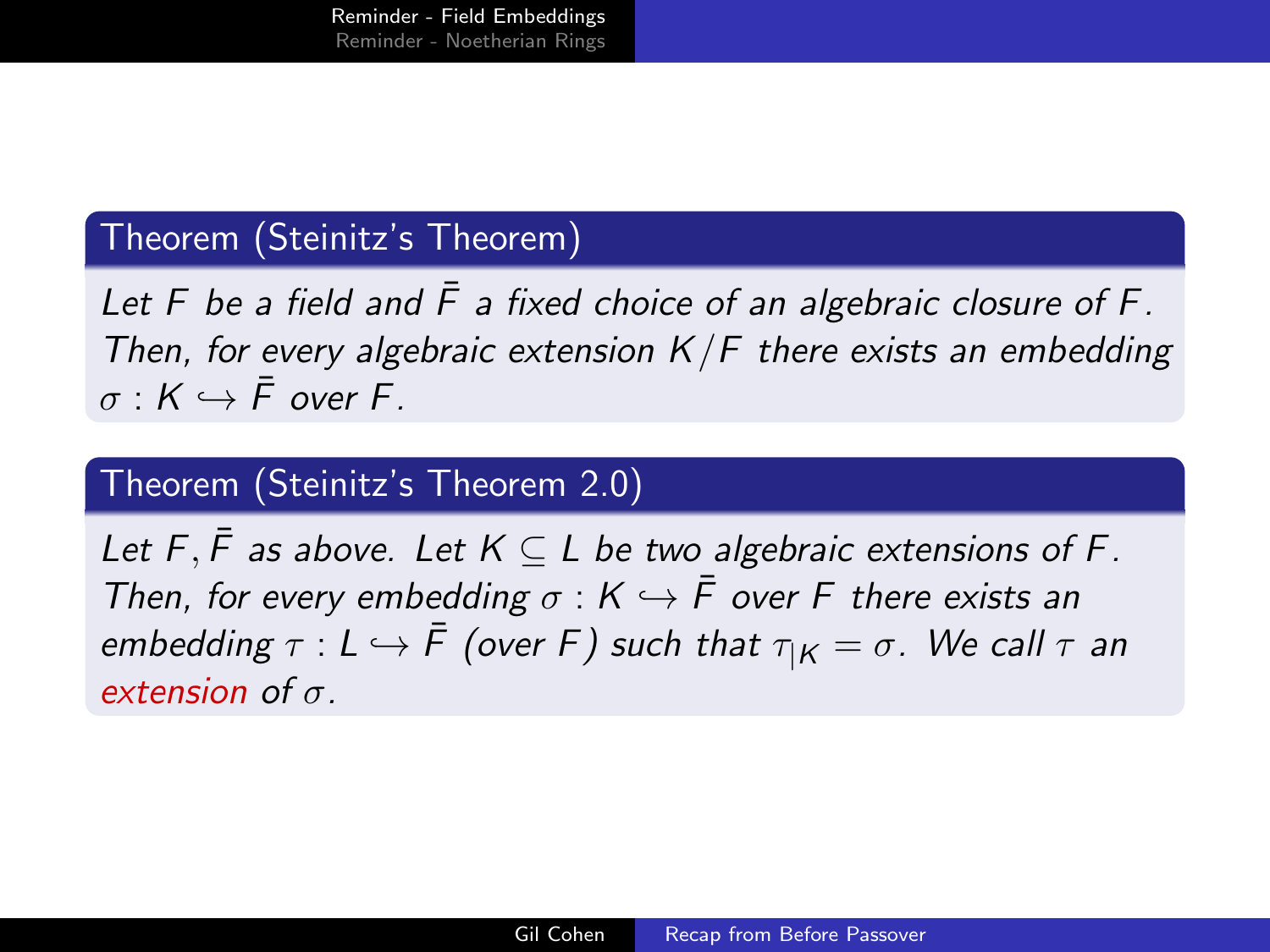### Definition

Let  $F, K, \bar{F}$  as above. We define

$$
\Gamma_{K/F} = \{ \sigma : K \hookrightarrow \overline{F} \mid \sigma \text{ embedding over } F \}
$$

We further define  $\Gamma_{\digamma}=\Gamma_{\bar{\digamma}/\bar{\digamma}}.$ 

### Claim

The elements in  $\Gamma_F$  are automorphisms. Hence,  $\Gamma_F$  has a group structure w.r.t. composition.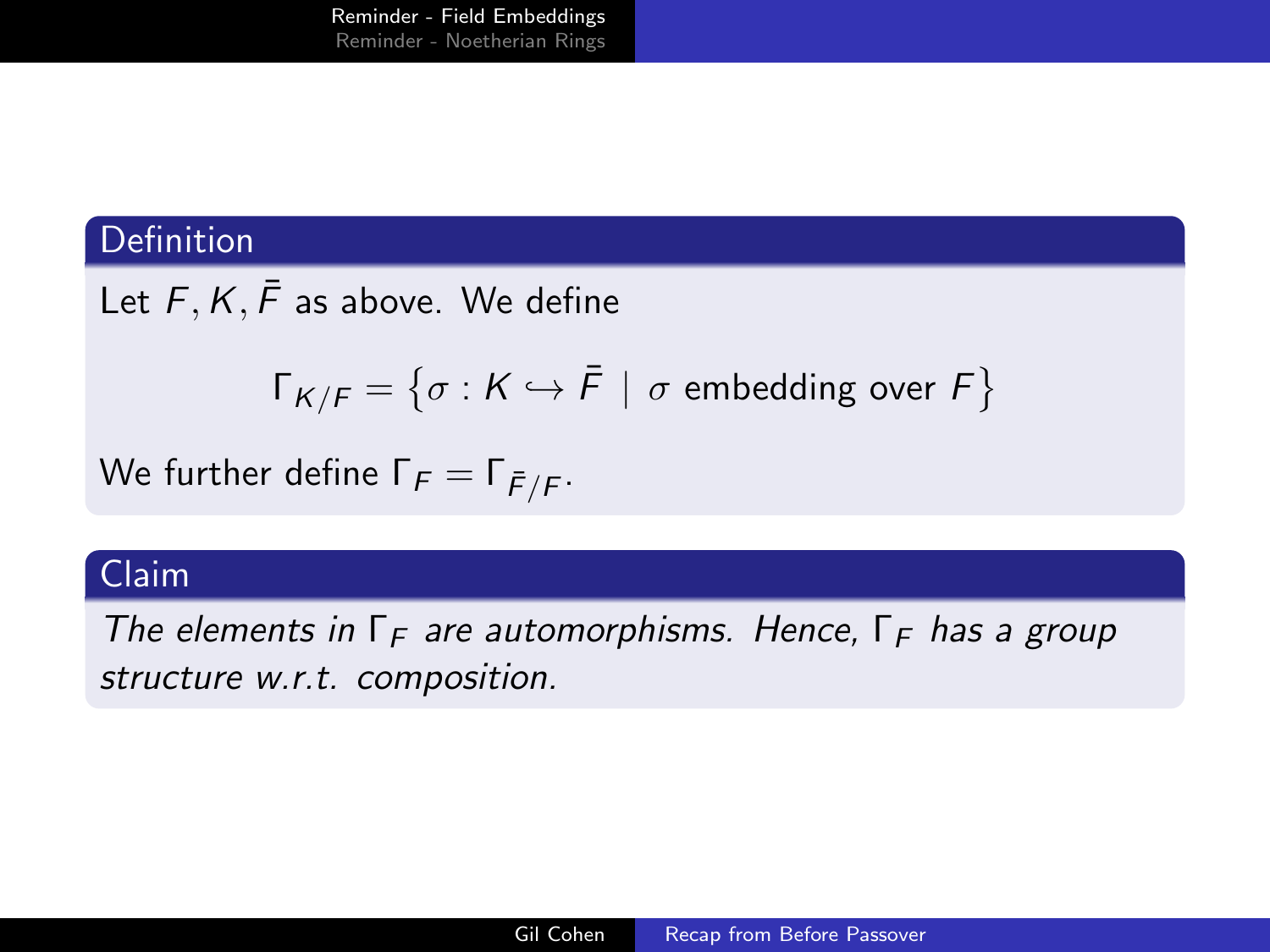### **Definition**

Let  $K/F$  be an algebraic extension.  $\alpha, \beta \in K$  are conjugates over  $F$  if they share their min poly over  $F$ .

### Claim

Let  $K/F$  be an algebraic extension. Let  $\alpha, \beta \in K$ . Then,

 $\alpha, \beta$  conjugates over  $F \iff \exists \sigma \in \Gamma_{K/F} \; \sigma(\alpha) = \beta$ .

### Proof sktech.

 $\Leftarrow$  easy.

 $\Rightarrow$  follows since  $F(\alpha) \cong F[y]/\langle f(y) \rangle \cong F(\beta)$ , where f is the shared min poly.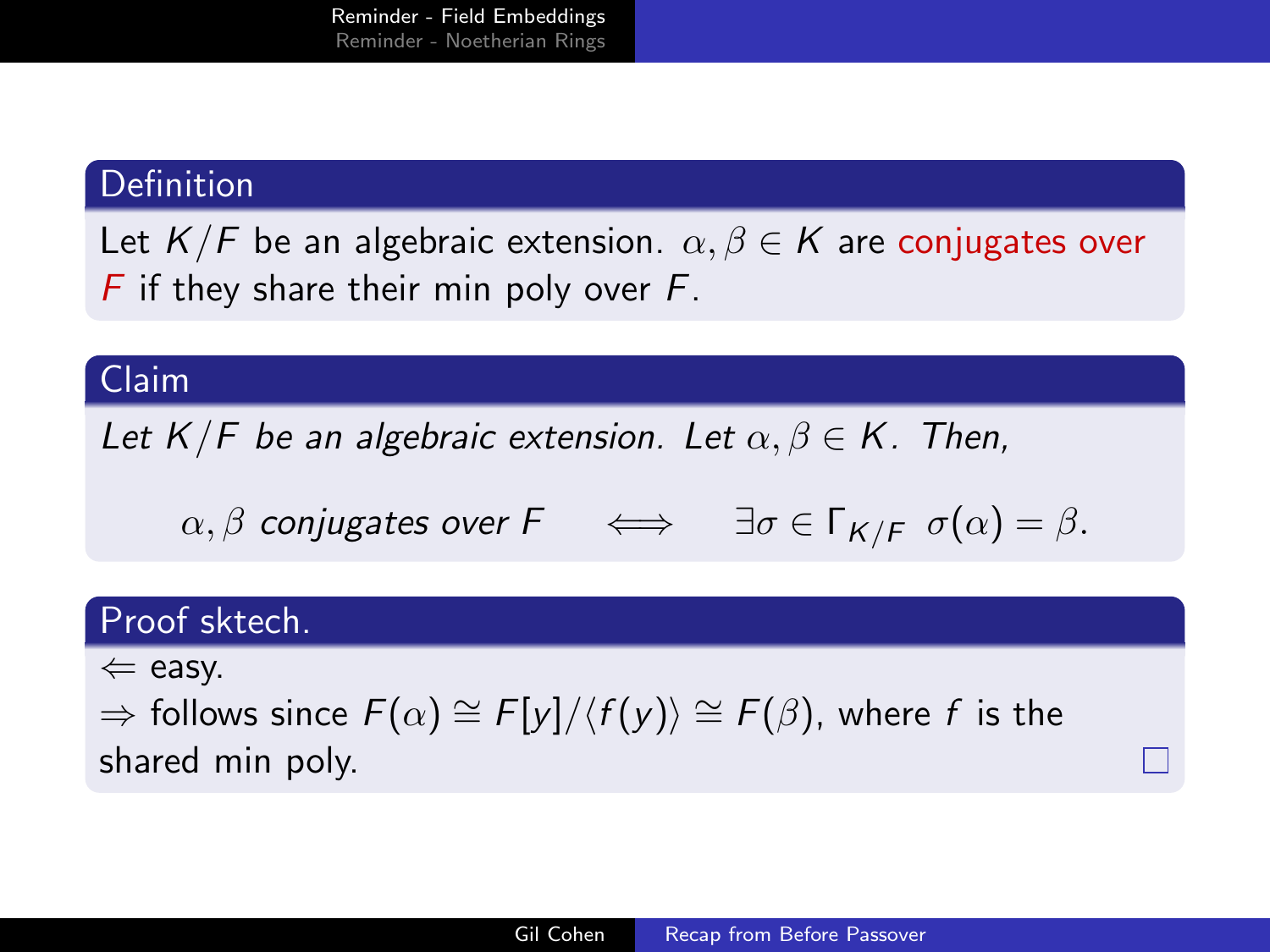Now this claim we had problems with last time, so let's do it right.

### Claim

Let K be a field with algebraic closure  $\bar{K}$ . Let  $\alpha \in \bar{K}$  separable over K. Then,

$$
\alpha \in \mathsf{K} \quad \iff \quad \forall \sigma \in \Gamma_{\mathsf{K}} \quad \sigma(\alpha) = \alpha.
$$

#### Proof.

 $\Rightarrow$  is trivial. For  $\Leftarrow$ , consider  $\alpha$ 's min poly  $f(y) \in K[y]$  over K. f cannot have a root  $\beta \neq \alpha$  by the previous claim. So,  $f(y) = (y - \alpha)^n$ . Since  $\alpha$  is separable,  $f(y) = y - \alpha$  and so  $\alpha \in K$ .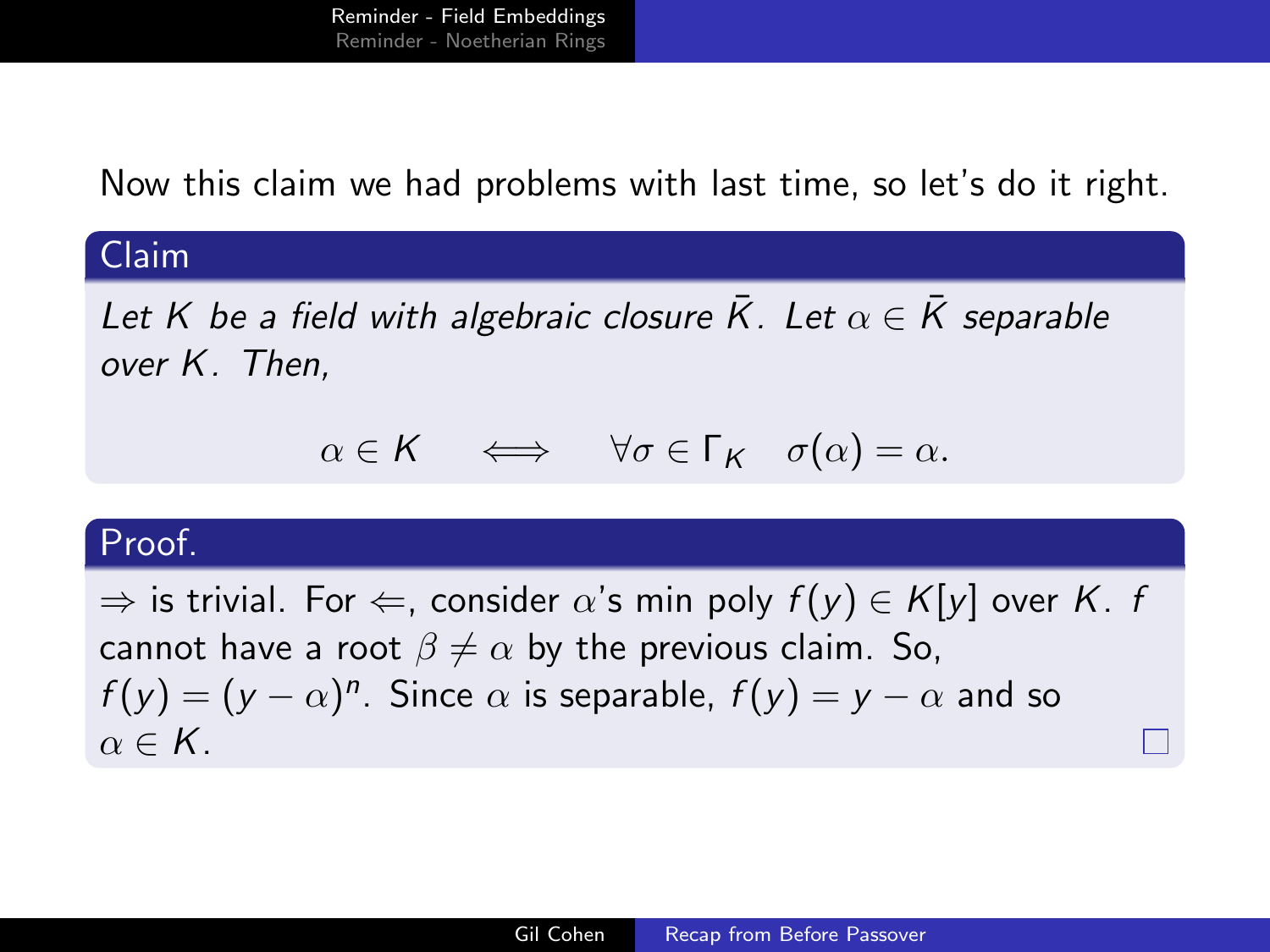# <span id="page-6-0"></span>Definition (Noetherian ring)

A ring is noetherian if each of its ideal is finitely generated.

### Definition (Noetherian module)

An A-module M is noetherian if every A-submodule of M is finitely generated.

### Remark

Let A be a ring. Then,

A noetherian ring  $\iff$  A noetherian A-module.

This is because the A-submodules of the A-module A are precisely the ideals of the ring A.